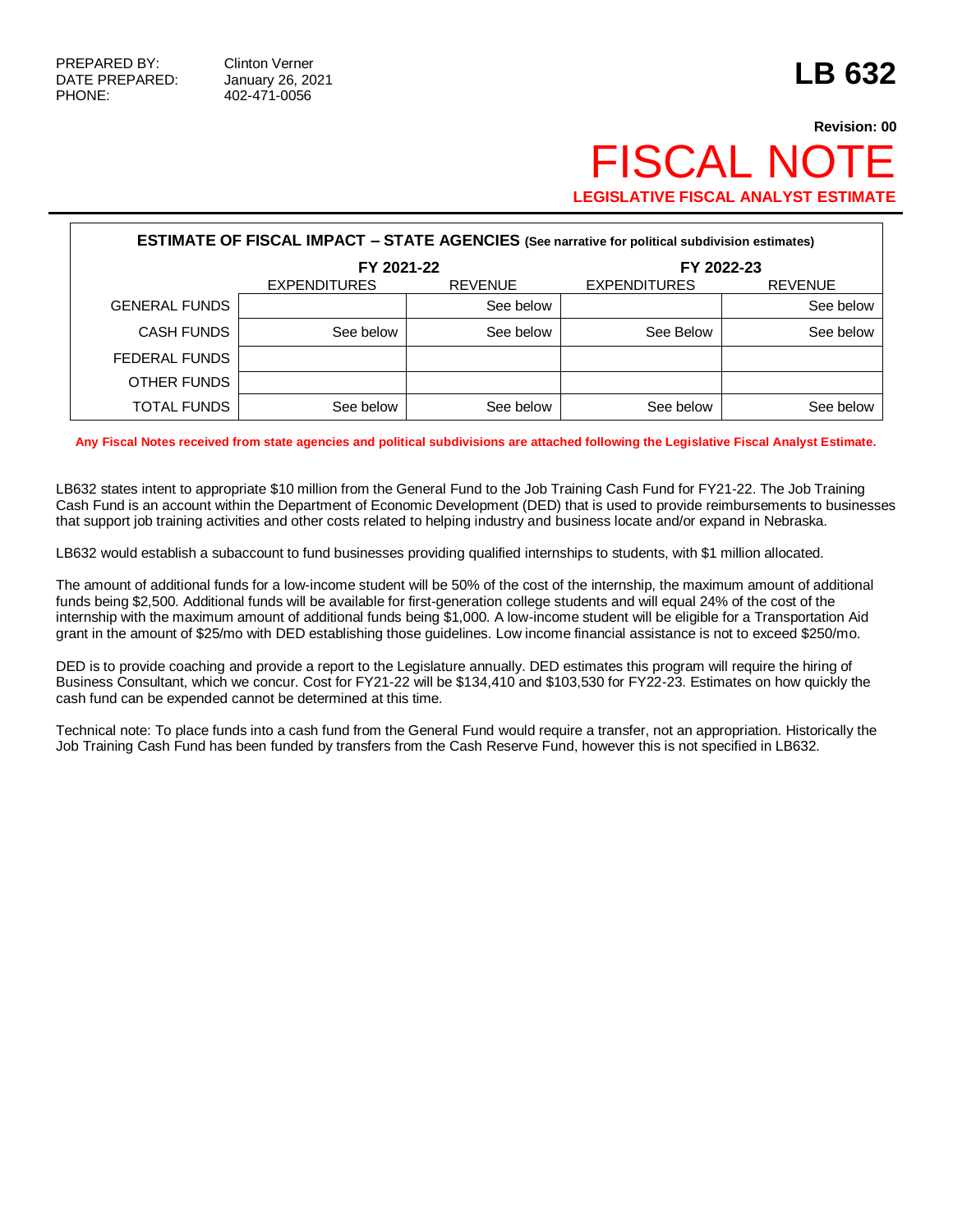**Please complete ALL (5) blanks in the first three lines. 2021**

| LB <sub>(1)</sub><br>632                                          |                      |                                             |                              | <b>FISCAL NOTE</b>      |  |  |  |  |  |
|-------------------------------------------------------------------|----------------------|---------------------------------------------|------------------------------|-------------------------|--|--|--|--|--|
| State Agency OR Political Subdivision Name: (2)                   |                      | Nebraska Department of Economic Development |                              |                         |  |  |  |  |  |
| Prepared by: (3)                                                  | <b>Anthony Goins</b> |                                             | Date Prepared: (4) 1/24/2021 | Phone: (5) 402-471-3777 |  |  |  |  |  |
| <b>ESTIMATE PROVIDED BY STATE AGENCY OR POLITICAL SUBDIVISION</b> |                      |                                             |                              |                         |  |  |  |  |  |
|                                                                   |                      | FY 2021-22                                  | FY 2022-23                   |                         |  |  |  |  |  |
|                                                                   | <b>EXPENDITURES</b>  | <b>REVENUE</b>                              | <b>EXPENDITURES</b>          | <b>REVENUE</b>          |  |  |  |  |  |
| <b>GENERAL FUNDS</b>                                              |                      |                                             |                              |                         |  |  |  |  |  |
| <b>CASH FUNDS</b>                                                 | (See Below)          | (See Below)                                 |                              |                         |  |  |  |  |  |
| <b>FEDERAL FUNDS</b>                                              |                      |                                             |                              |                         |  |  |  |  |  |
| <b>OTHER FUNDS</b>                                                |                      |                                             |                              |                         |  |  |  |  |  |
| <b>TOTAL FUNDS</b>                                                |                      |                                             |                              |                         |  |  |  |  |  |

**Explanation of Estimate:**

LB632 amends sections 81-1201.02 and 81-1201.21 to provide additional benefits for businesses who provide internships to low-income or first-generation college students. The bill creates a subaccount within the Job Training Cash Fund, and provides additional funds for the internship program currently administered by the Department of Economic Development (DED).

From the Job Training Cash Fund, the bill requires that DED establish a new subaccount within the fund of up to \$1 million to provide additional funds to businesses providing qualifying internships. In addition to the current internship program described in sections 81-1210.01 to 81-1210.03, that provide up to 75% of the cost of an internship up to \$5,000—\$7,500 if the intern is a Federal Pell Grant recipient—,the bill provides additional benefits to a business providing internships to low-income, or first-generation college students. The amount of additional funds for a low-income student is equal to 50% of the cost of the internship, up to \$2,500. The amount of additional funds for a first-generation college student is equal to 25% of the cost of the internship, up to \$1,000.

In addition to the benefits to the business providing an internship, a low-income student receiving an internship may apply to DED for a Transportation Aid grant of \$25 per month, or for financial assistance for childcare not to exceed \$250 per month. The funds from the new subaccount may also be used by DED to provide legal aid to international students. In addition, LB632 requires that the subaccount be used to provide wrap-around job coaching to students employed at an internship after the internship has expired. The job coaching expense is limited to 25% of the subaccount. The bill would also increase the required minimum wage for a qualifying internship to \$13 per hour in counties will a population of less than 100,000 and \$15 per hour in counties with a larger population.

LB632 also contains intent language to appropriate \$10 million to the Job Training Cash Fund in FY2021-2022. Normally a transfer is identified from some source to a cash fund to provide funding to carry out the provisions of the bill. Since there is no language for this, implementation would be expended through reallocation of current resources and no additional impact is assumed. Note that as of 2/24/2021 the Job Training Cash fund's balance of \$4.690 million includes \$2.028 million under contract and \$2.642 million committed to projects requiring job training incentives.

In addition, the bill also increases the maximum that can be allocated from the Job Training Cash Fund to the Intern Nebraska Cash Fund from \$1.5 million to \$3 million, annually. It is assumed that DED could use a maximum of \$2 million per year in the current internship program along with the \$1 million for the new provisions contained in LB632.

The bill contains a number of new responsibilities and reporting requirements for DED. In addition to increasing the number of available internships, the bill also requires DED to certify eligible low-income or first-generation college students, provide transportation and child-care grants to eligible students, and provide for job coaching. This will require the services of an Economic Development Business Consultant. In addition, there will be a one-time cost of \$50,000 to cover programming costs and licensing fees to manage grant applications and transportation and childcare grants by students in the Department's grant management software. The total administrative cost of a funded program is expected to be \$134,410 in the first year and \$103,530 in the following year.